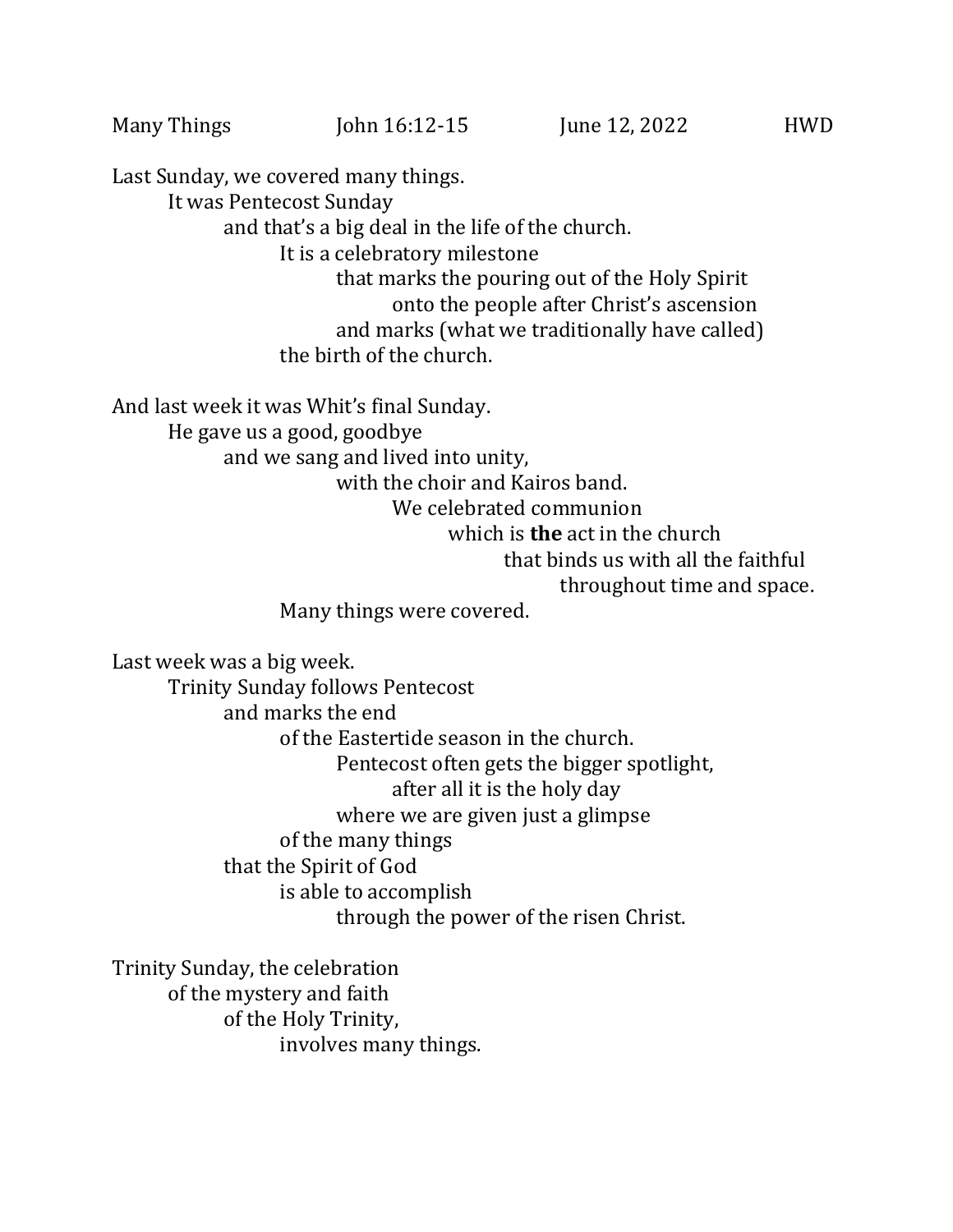To talk about God as triune is to talk about **is the** unique marker of our Christian faith —this doctrine of the Holy Trinity speaks of God in whom there are three persons who share one substance; and that God has a name that denotes these three persons as Father, Son, and Holy Spirit,<sup>1</sup> well, to talk about this doctrine is to talk about the bedrock of our distinct revelation of God among the plurality of other religious traditions.

Hoping to help explain our unique distinction, this most important doctrine of our faith, meant that for years I would buy a tube of toothpaste to teach our Quest confirmation class about the Trinity.

> This toothpaste isn't always easy to find, BUT! Aquafresh was my favorite visual to use for talking about the Trinity.

On Facebook group, PCUSA leaders, a pastor in Anchorage Alaska said, "let's share some terrible visual aids for Trinity Sunday." Here are some that were posted.



<sup>1</sup> Philip Turner, Feasting on the Word: Year C, Vol. 3 (Westminster John Knox Press, Louisville, KY 2010) John 16:12-15, pg. 44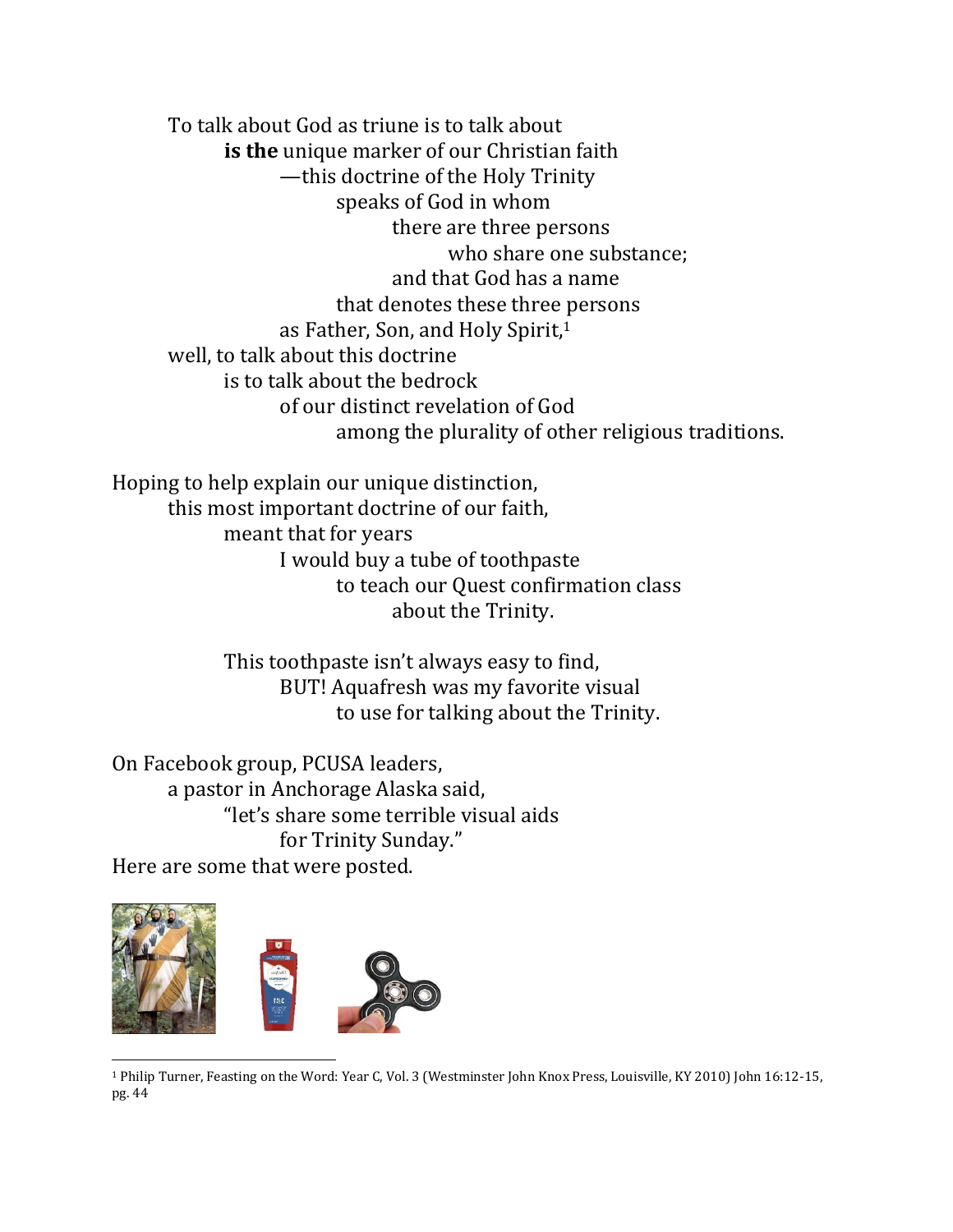

I guess I should add my Aqua-fresh to the mix.



My colleagues would deem this a bad visual aid for this Sunday. My apologies to the years of confirmation youth I have corrupted with my bad theology. However, in my defense I challenged them (And what  $8<sup>th</sup>$  grader do you know who doesn't like a Sunday morning challenge)? I challenged them to separate out, the white from the red and the green in the toothpaste… *with toothpicks*. So let me just tell you, it is impossible to separate out the white cavity fighting toothpaste from the red plaque removing from the green cleaning minty fresh toothpaste. It cannot be done.

Which is actually why

for all those years

I used it as a visual

to talk about this unique relationship of God the Father, God the Son, and God the Holy Spirit.

We talk as about God as three, regularly in our life of faith together. We use the trinitarian formula for baptism like Jesus said for us to,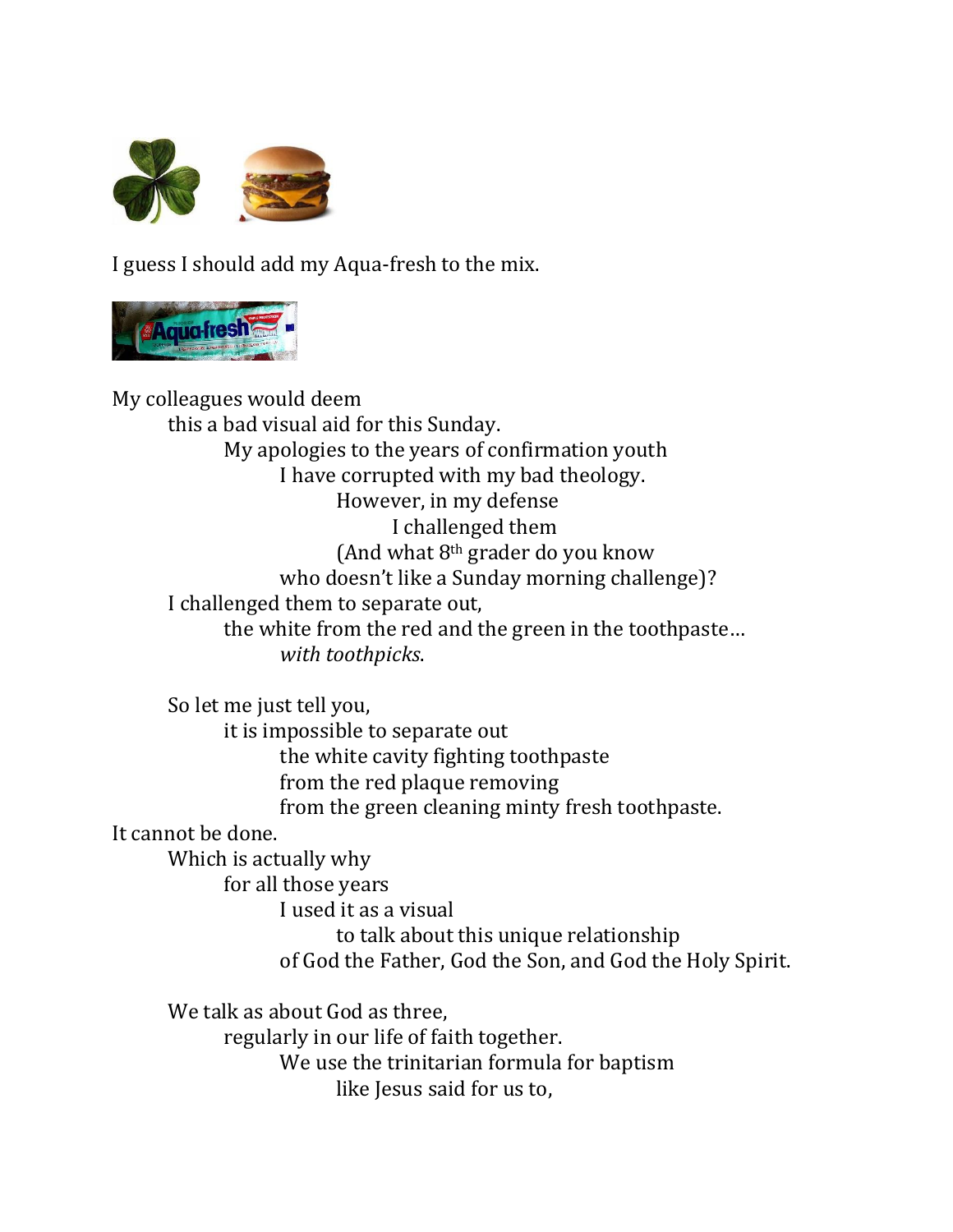but we also talk about God as one. God is also three. But God is also one. At the same time. Many things.

> The point to our confirmation youth was no matter how hard you try, you cannot separate God the Father and Creator from the God the Son and Redeemer from God the Spirit and Sustainer. This unique relationship is the center of our faith.

It was Tertullian in the 3rd century who coined this word, *Trinity* from the Latin word *trinitas* meaning triad or three-fold.<sup>2</sup> It took close to 300 years after that Pentecost moment in Jerusalem for the church to officially adopt and use this understanding of God as Trinity. That's a lot of debating and papal writing; the word *trinity* never appears in the Bible; many things were to be considered in those 300 years.

And there are many things that could be said about the doctrine of the Holy Trinity, but like Jesus who tells his disciples, "I still have many things to say to you, but you cannot bear them now," we hear a great teacher understanding that his disciples can only take in so much.<sup>3</sup> Much like a good preacher who realizes she could say many things, but knows it is best to focus on one,

<sup>2</sup> Richard Rohr with Mike Morrell, The Divine Dance: The Trinity and Your Transformation (Whitaker House, New Kensington, PA 2016) pg. 48

<sup>3</sup> Bruce E. Shields, Feasting on the Word: Year C, Vol. 3 (Westminster John Knox Press, Louisville, KY 2010) John 16:12-15, pg. 45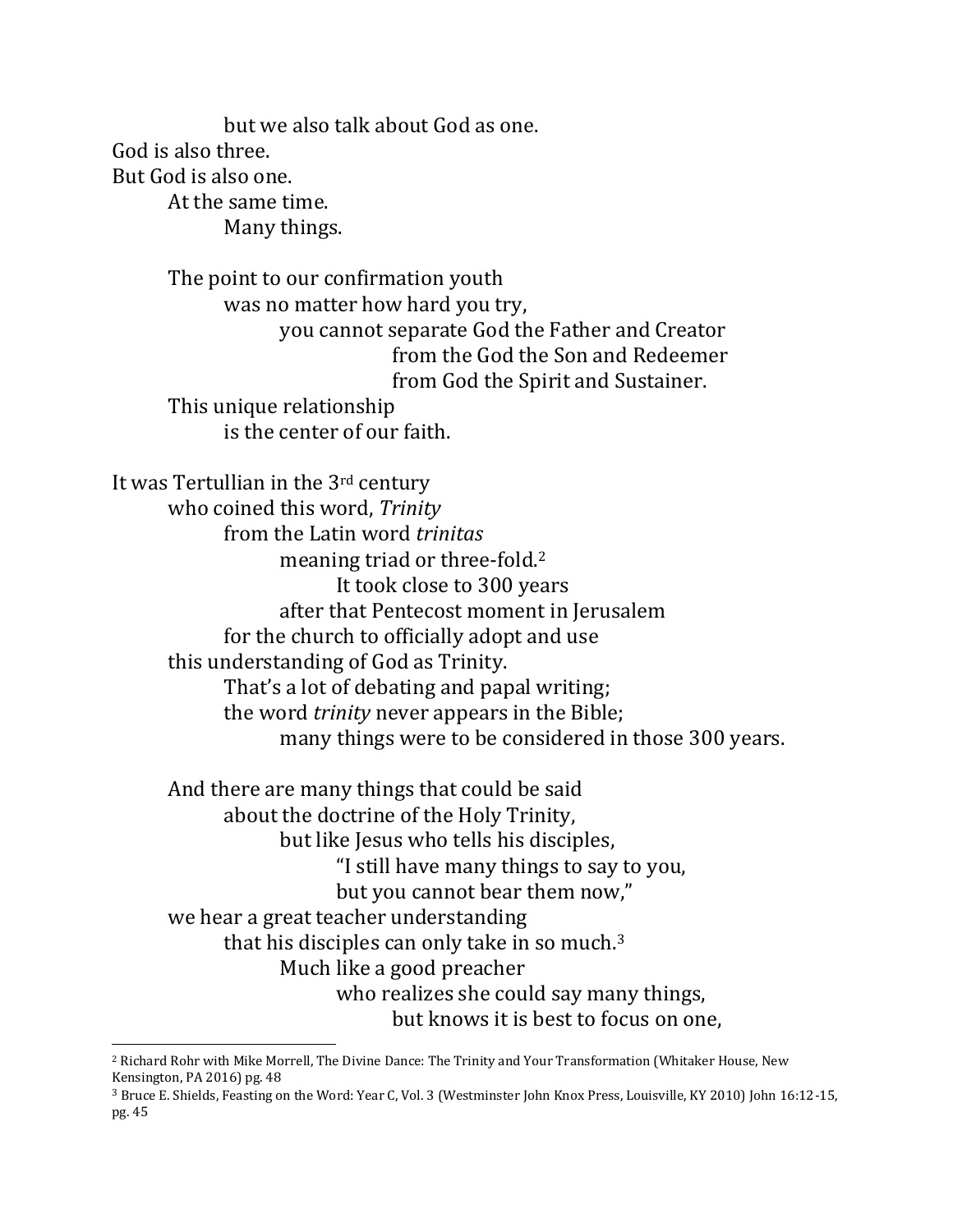so that we all can bear it. And so, we can also make it to lunch [early]. So perhaps **the** one thing that stands out for our right here, right now, the one thing to focus on, is the Spirit of truth.

In John's gospel, Jesus reiterates how this unique, divine, and holy relationship works. Everything that is the Father's is also Jesus's. And because it is Jesus's, the Spirit will make sure it becomes ours, "all that the Father has is mine. For this reason he will take what is mine and declare it to you."

So, what is the Spirit declaring? What is it that is the Father's and also the Son's and now the Spirit's to declare?

> Christ says that the Spirit of truth will come to guide you in all the truth. Which sounds simple enough but like many things in our life of faith together this Spirit of truth is not simple.

For one, John is not promising that because of the Spirit's presence we will have some wonderful mystical union with Jesus<sup>4</sup> —that kind of thinking shows us what an individualized culture we live in.

<sup>4</sup> Eugene C. Bay, Feasting on the Word: Year C, Vol. 3 (Westminster John Knox Press, Louisville, KY 2010) John 16:12-15, pg. 44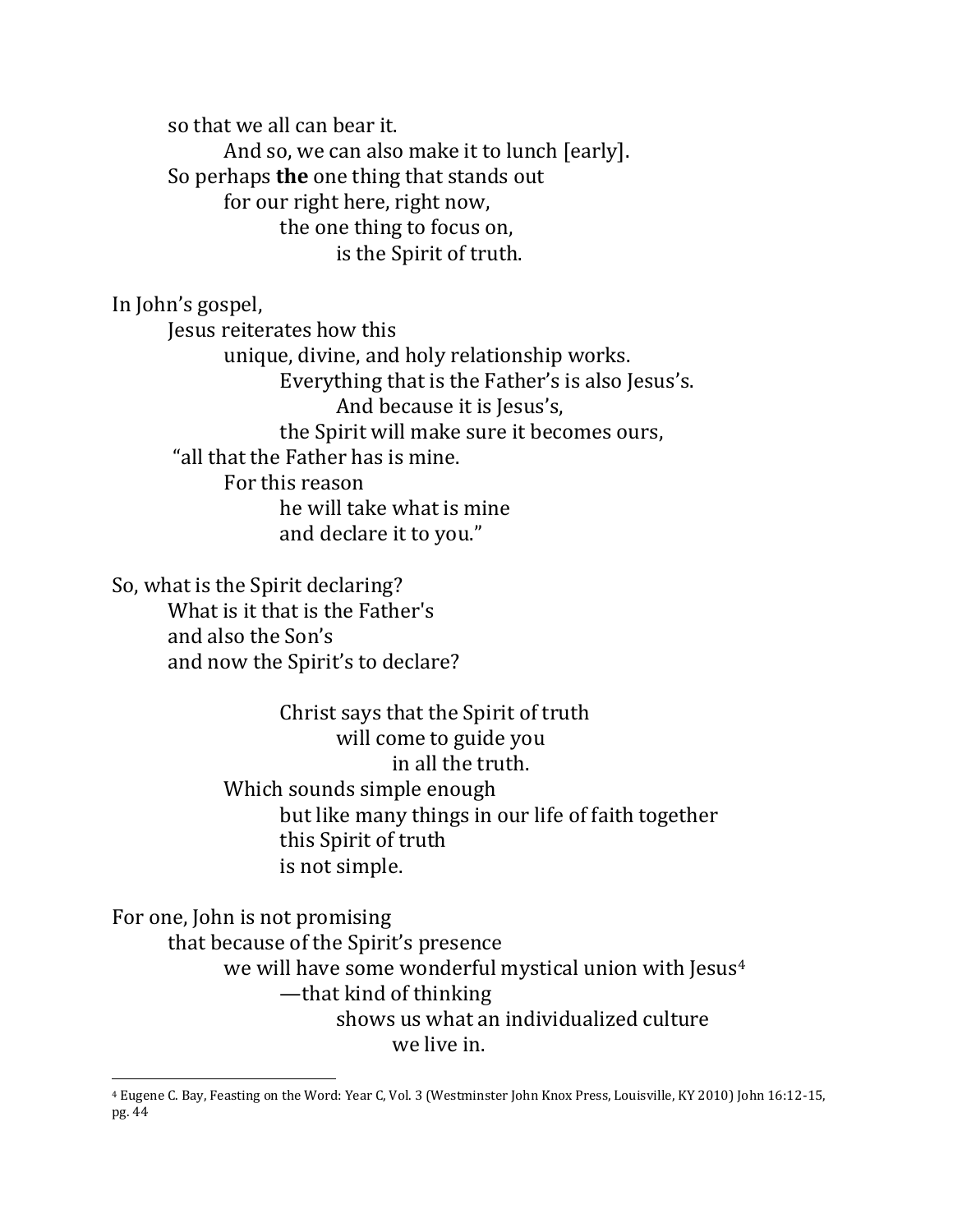This promise of the truth is for the whole community the Spirit of truth will come and guide all of us in all the truth.

And of course,

the Spirit of truth and truth

here aren't quite what we think of as truth.

Truth isn't facts and information.

Our churches and faith communities

are not to be places where truth means

**the facts** can all be known.

The Spirit of truth isn't some high and lofty

divine wisdom either.

Our churches are not communities to be built around an assurance of **the certainty of truth** over against

all other truths.

For John, the truth *is Jesus*. John 14:6 is where Jesus tells his community *I am the way, the truth, the life.*  So, the truth, into which our community is to be guided has to do with Jesus himself. 5

> Just like bad visuals of the Holy Trinity, what we must be careful with is our tendency to absolutize our messaging of the truth to the world. New Testament scholar Bruce Shields explains, "Truth never just appears or just lies there. Truth is always communicated somehow, and *the how* too often negates *the what* of the truth.<sup>6</sup>

Think about that for a moment.

<sup>5</sup> Ibid pg. 44

<sup>6</sup> Bruce E. Shields, Feasting on the Word: Year C, Vol. 3 (Westminster John Knox Press, Louisville, KY 2010) John 16:12-15, pg. 49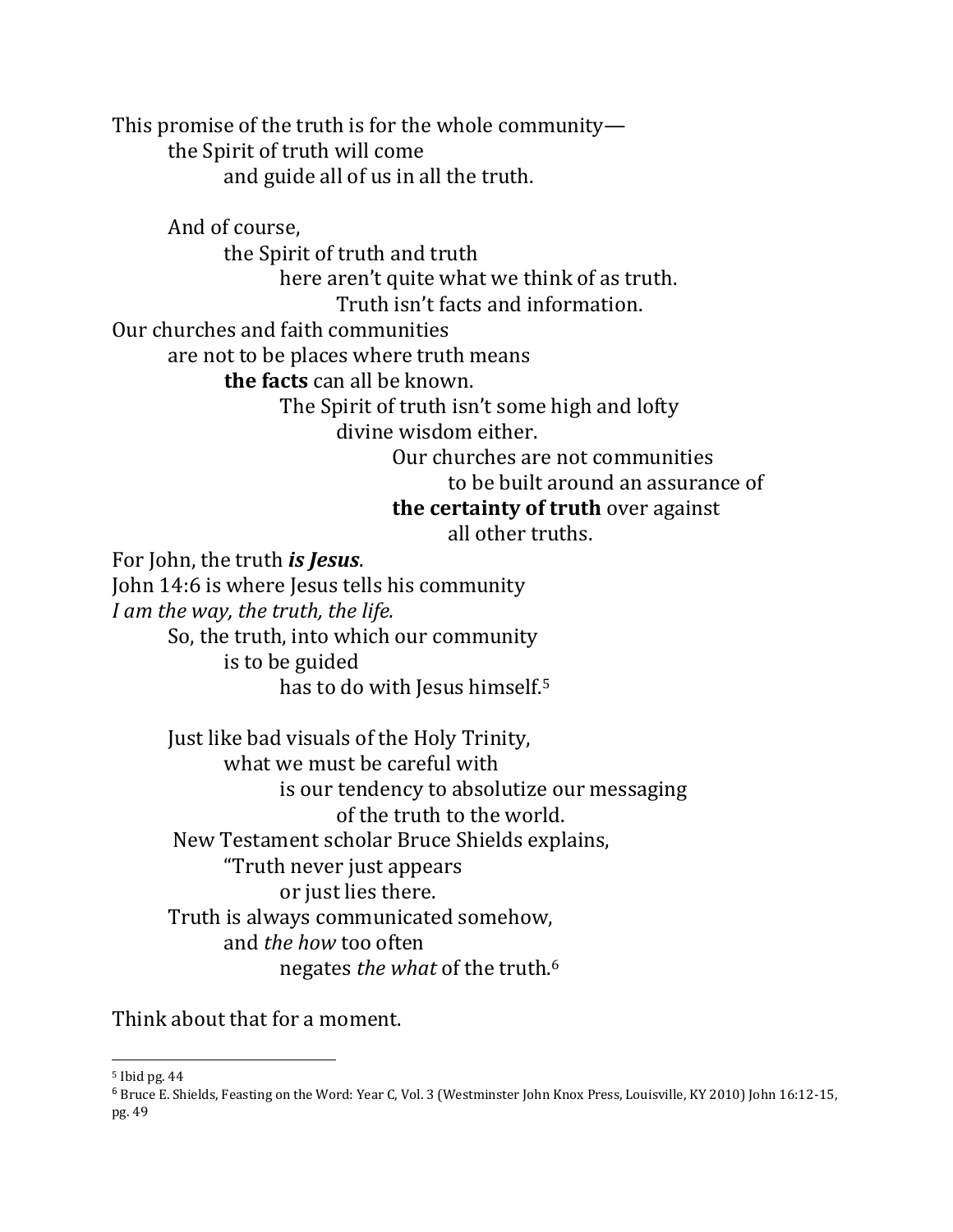*The how* often negates the what —*how*, we reveal Jesus often negates the very revelation of Jesus himself. Dang. Don't we know that to be true? Gandhi was right when he quipped, "I like your Christ, but I do not like your Christians." Which means what John wants most is for faithful communities to embrace the distinct but whole toothpaste. John is encouraging the community with openness to receive and discern fresh encounters with the revelation of Jesus.<sup>7</sup> That is what the Spirit of truth is guiding us toward. This, I believe, is why Christ says, "I still have *many things* to tell you, that you cannot yet bear to hear."

Church this is a promise, post Pentecost, to expect and adapt with open hearts and minds, to anticipate fresh encounters with the revelation of Jesus. "John imagines a Christian community that is not locked in the past but understands what Jesus means for its own time. He anticipates that changing circumstances and the emergence of new questions …will require the community to think afresh."<sup>8</sup>

<sup>7</sup> Ibid, pg.46

<sup>8</sup> Ibid, pg. 46